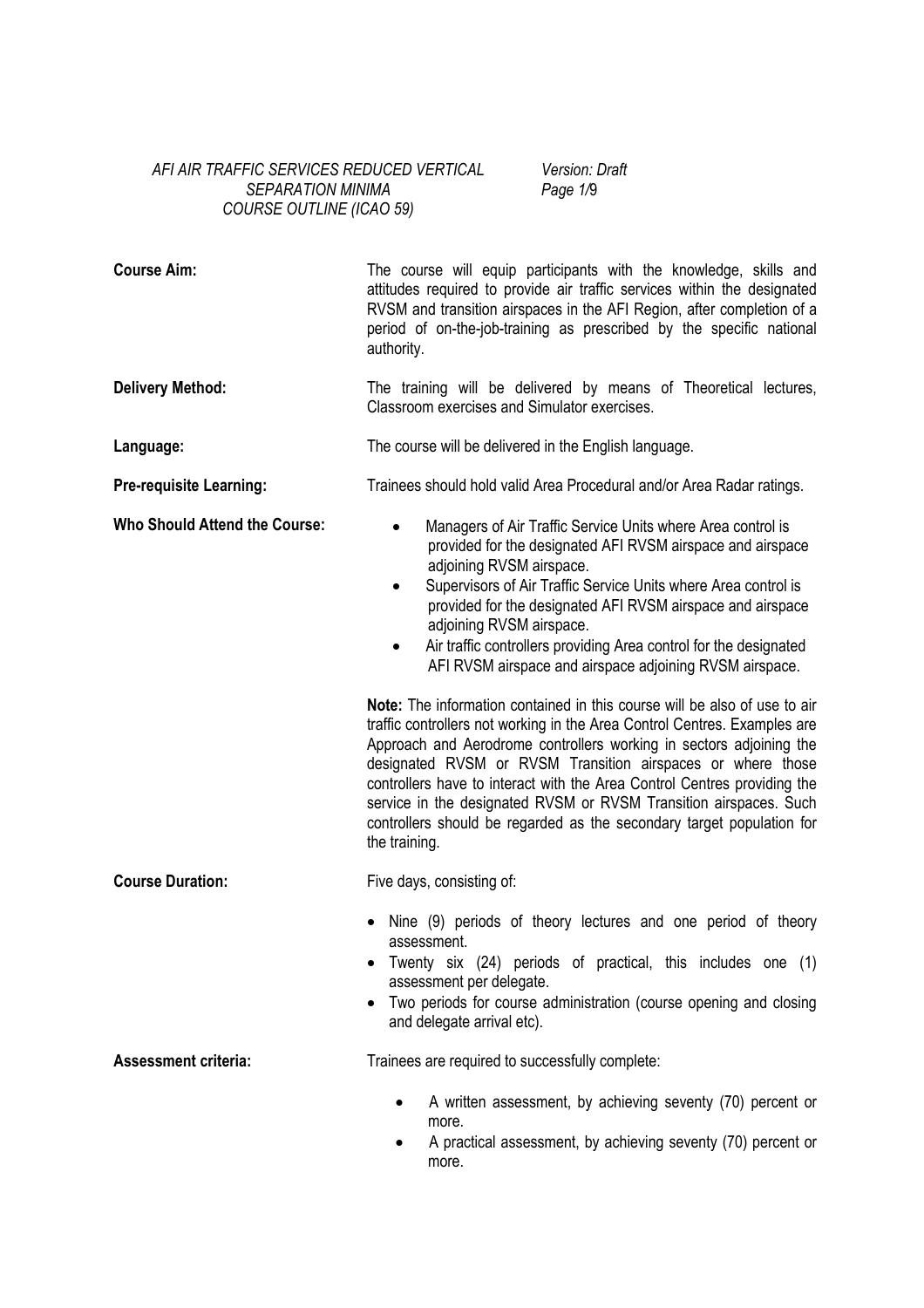Trainees will be allowed a once off reassessment in each of the abovementioned assessments provided that a score of at least fifty (50) percent is achieved during the first attempt. Reassessments must be completed during the normal duration of the course.

# **1. Historical Background of RVSM. (Duration: 1 Period)**

This module will provide the trainees with an awareness of the historical development of RVSM in ICAO.

**1.1 Topic: The Origins of 2000 feet above FL 290.** 

 **Objective:** Trainees will be aware of the origins of 2000 feet above FL 290.

- **Content:**  1947 PANS RAC Vertical Separation.
	- Reason for formation of Vertical Separation Panel in June 1954.
	- 1960 PANS RAC Vertical Separation.
	- Disbandment of the Vertical Separation Panel.
- **1.2 Topic** Development of RVSM in other Regions

#### **1.3. RVSM in AFI Region.**

| 1.3.1 | Topic:             | Background of RVSM in AFI.                                                                             |
|-------|--------------------|--------------------------------------------------------------------------------------------------------|
|       | Objective:         | Trainees will be aware of the background to RVSM in AFI.                                               |
| 1.3.2 | Content:<br>Topic: | Extension of RVSM in AFI Region.<br>$\bullet$<br>The need for RVSM in AFI Region.                      |
|       | Objective:         | Trainees will be aware of the need for RVSM in AFI Region.                                             |
|       | Content:           | Cost/benefit analysis.<br>$\bullet$<br>Benefits of RVSM.                                               |
| 1.3.3 | Topic:             | The RVSM programme organisation in the AFI Region.                                                     |
|       | Objective:         | Trainees will be aware of programme organisation and structures for RVSM in AFI<br>Region.             |
|       | Content:           | • AFI RVSM Strategy.<br>Regional RVSM Structure.<br>٠<br>RMA.<br>$\bullet$<br>National RVSM Structure. |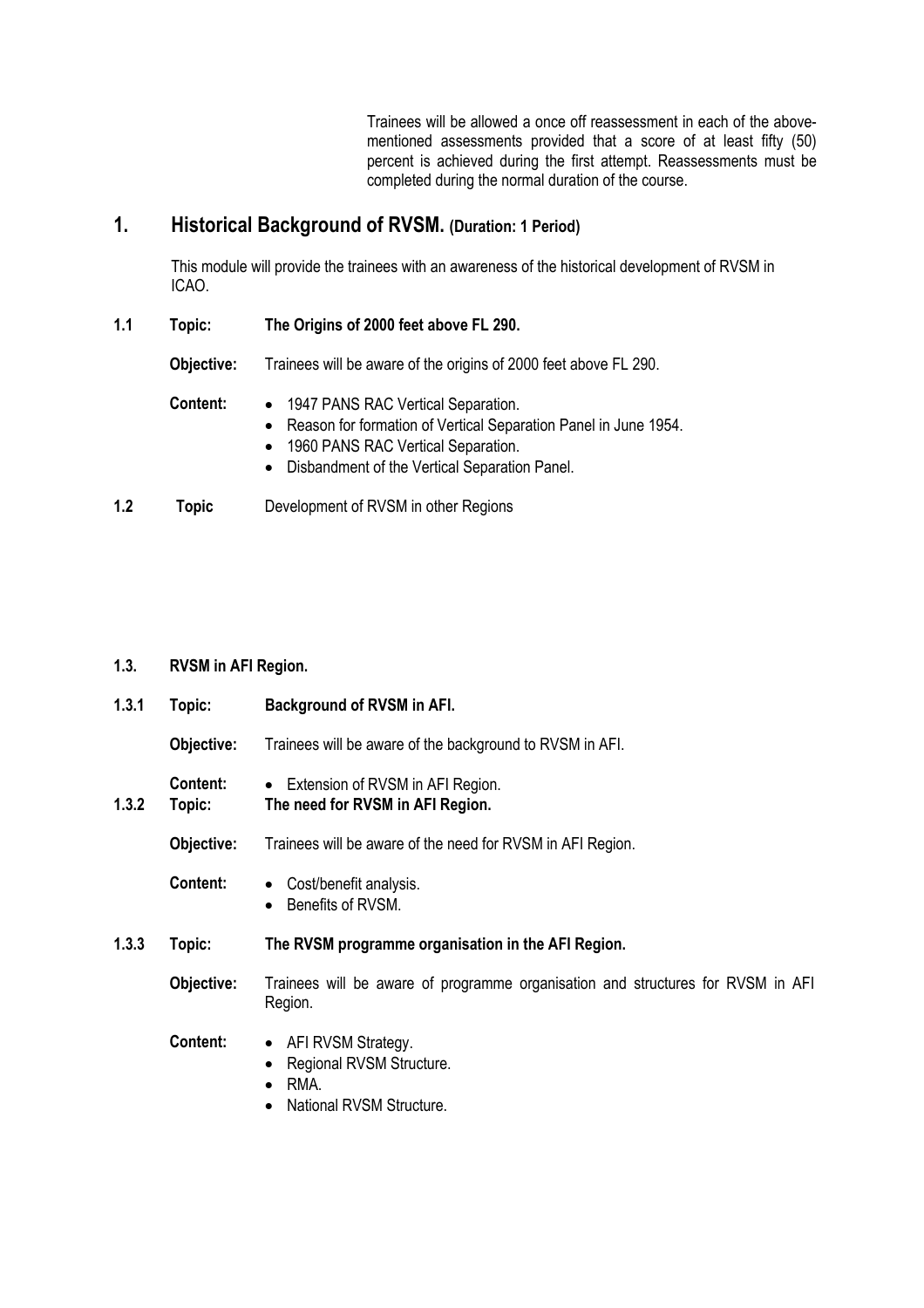# **2. Aircraft Certification. (Duration: 1 Period)**

This module will provide the trainees with an awareness of the requirements and processes involved with the certification and approval of aircraft to operate with the designated RVSM airspace in the AFI region.

## **2.1 Approval Procedure.**

| 2.1.1 | Topic:                             | <b>State Approval Process.</b>                                                                   |
|-------|------------------------------------|--------------------------------------------------------------------------------------------------|
|       | Objective:                         | Trainees will be aware of the state approval process.                                            |
|       | <b>Content:</b>                    | Responsibilities of the aircraft operator.                                                       |
| 2.1.2 | Topic:                             | <b>RVSM Approval Application.</b>                                                                |
|       | Objective:                         | Trainees will be aware of the content of an operator's RVSM approval application.                |
|       | <b>Content:</b>                    | Approval requirements.<br>Content of operator application.                                       |
| 2.1.3 | Topic:                             | <b>Issue of RVSM Approval</b>                                                                    |
|       | Objective:                         | Trainees will be aware of the procedure for issue of an RVSM approval.                           |
|       | <b>Content:</b>                    | Approval documents.                                                                              |
| 2.1.4 | Topic:                             | Suspension or Revocation of RVSM Approval.                                                       |
|       | Objective:                         | Trainees will be aware of the procedure for the suspension or revocation of an RVSM<br>approval. |
|       | <b>Content:</b>                    | Occurrences to be reported.<br>Operator's action.<br>Reinstatement of approval.                  |
| 2.2   | <b>Certification Requirements.</b> |                                                                                                  |
| 2.2.1 | Topic:                             | Airworthiness Requirements.                                                                      |
|       | Objective:                         | Trainees will be aware of the airworthiness requirements for RVSM approval                       |
|       | Content:                           | Aircraft groupings.<br>Flight envelopes.<br>Performance data.<br>Continued airworthiness.        |
| 2.2.2 | Topic:                             | <b>Operational Requirements.</b>                                                                 |
|       | Objective:                         | Trainees will be aware of the operational requirements for RVSM approval.                        |
|       | Content:                           | Training programmes.<br>Operating practices, procedures, manuals and checklists.                 |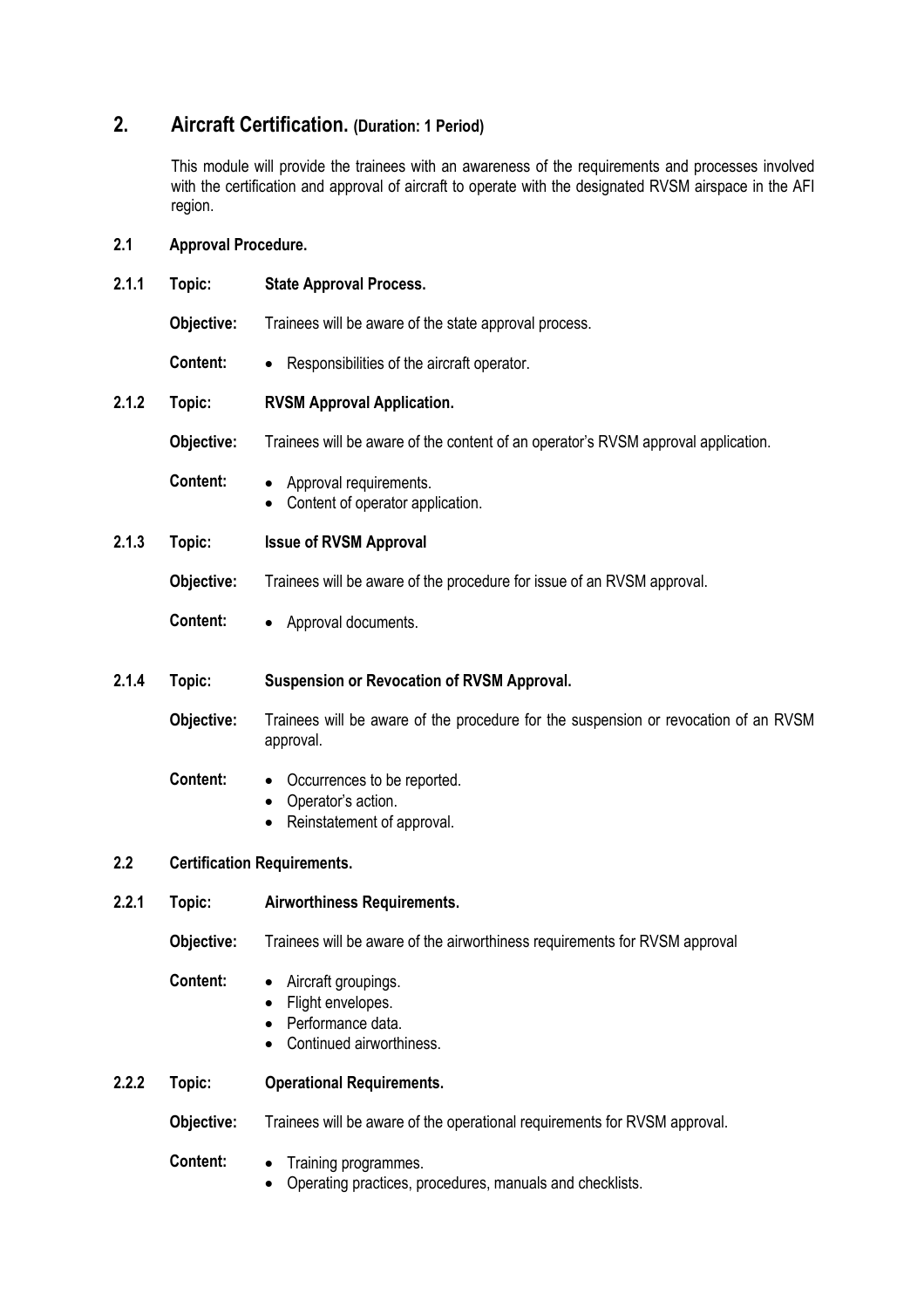- **2.3 ACAS.**
- **2.3.1 Topic: ACAS.**

 **Objective:** Trainees will be aware of the ACAS requirements for the AFI RVSM environment.

 **Content:** • ACAS II requirements.

- TCAS II Version 6.04A.
- TCAS II Version 7.

### **3. Safety and Monitoring. (Duration: 1 Period)**

This module will provide the trainees with an awareness of the safety case and monitoring of RVSM

- **3.1 Safety.**
- **3.1.1 Topic: Collision Risk Model. Objective:** Trainees will be aware of the state approval process. **Content:** • Responsibilities of the aircraft operator.
- **3.2 Monitoring.**
- **3.2.1 Topic: The need for monitoring. Objective:** Trainees will be aware of the need to monitor.

 **Content:** • TLS

**3.2.2 Topic: Height Monitoring Targets.** 

**Objective:** Trainees will be aware of the height monitoring targets.

- **Content:** Height keeping errors.
- Monitoring targets.
- **3.2.3 Topic: Height Monitoring Systems.**

**Objective:** Trainees will be aware of the height monitoring systems.

- **Content:**  HMU.
	- GMU.
	- Height monitoring programme.

## **4. Flight Planning. (Duration: 1 Period)**

This module will provide the trainees with an awareness of the flight planning elements of RVSM.

- **4.1 Flight Planning.**
- **4.1.1 Topic: Flight plans (FPL).**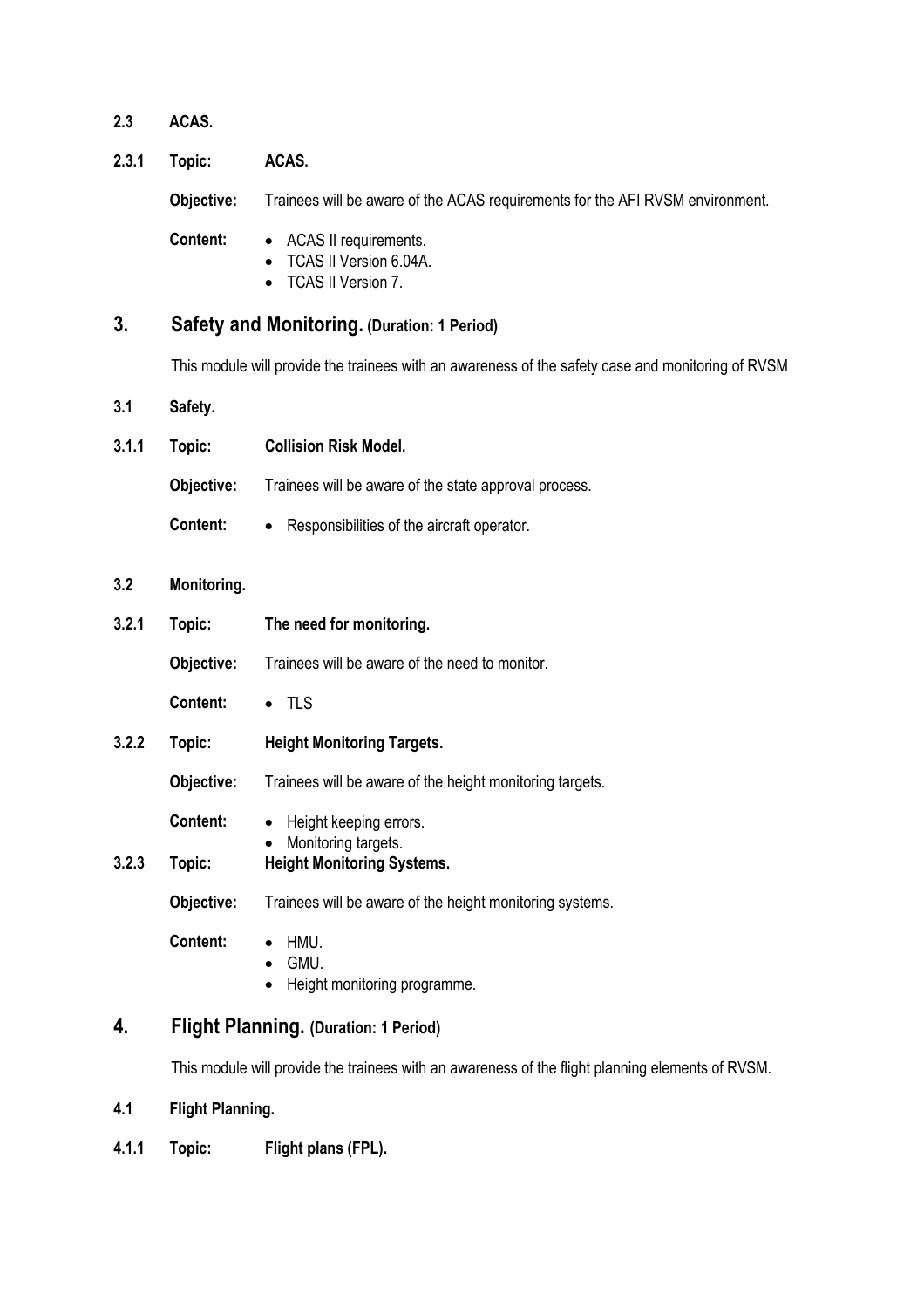|       | Objective: | Trainees will be aware of the RVSM flight planning requirements for FPLs. |
|-------|------------|---------------------------------------------------------------------------|
|       | Content:   | • RVSM specific inclusions for FPLs.                                      |
| 4.1.2 | Topic:     | Repetitive flight plans (RPL).                                            |
|       | Objective: | Trainees will be aware of the RVSM flight planning requirements for RPLs. |

 **Content:** • RVSM specific inclusions for RPLs.

### **5. Operational Procedures. (Duration: 3 Periods)**

This module will provide the trainees with the ability to explain the RVSM Operational Procedures.

#### **5.1 Overview.**

### **5.1.1 Topic: Flight operations within the AFI RVSM airspace.**

 **Objective:** Trainees will explain the regulations governing flight operations within the AFI RVSM airspace.

- **Content:**  Aircraft restrictions.
	- Flight conditions.
	- Allocation of flight levels.

### **5.1.2 Topic: Provision of Service to Non-RVSM Approved State Aircraft.**

**Objective:** Trainees will explain the general procedures governing the provision of service to non-RVSM approved State aircraft.

#### **Content:** • Definition of State aircraft.

• Vertical separation minimum.

#### **5.2 General Procedures.**

### **5.2.1 Topic: General Procedures.**

 **Objective:** Trainees will explain the general procedures for operations within AFI RVSM airspace.

### **Content:** • Clearance into RVSM airspace.

- Minimum vertical separation between RVSM aircraft.
- Minimum vertical separation between non-RVSM aircraft and any other.
- Vertical separation minimum for transition task.
- Formation flights by civil aircraft and State aircraft.
- Flight level allocation to non-RVSM approved aircraft other than State aircraft.

#### **5.2.2 Topic: Procedures for State Aircraft Operating as Operational Air Traffic, Crossing ATS Routes, Within the RVSM Airspace.**

**Objective:** Trainees will explain the procedures for State aircraft operating as OAT crossing ATS Routes within the RVSM airspace.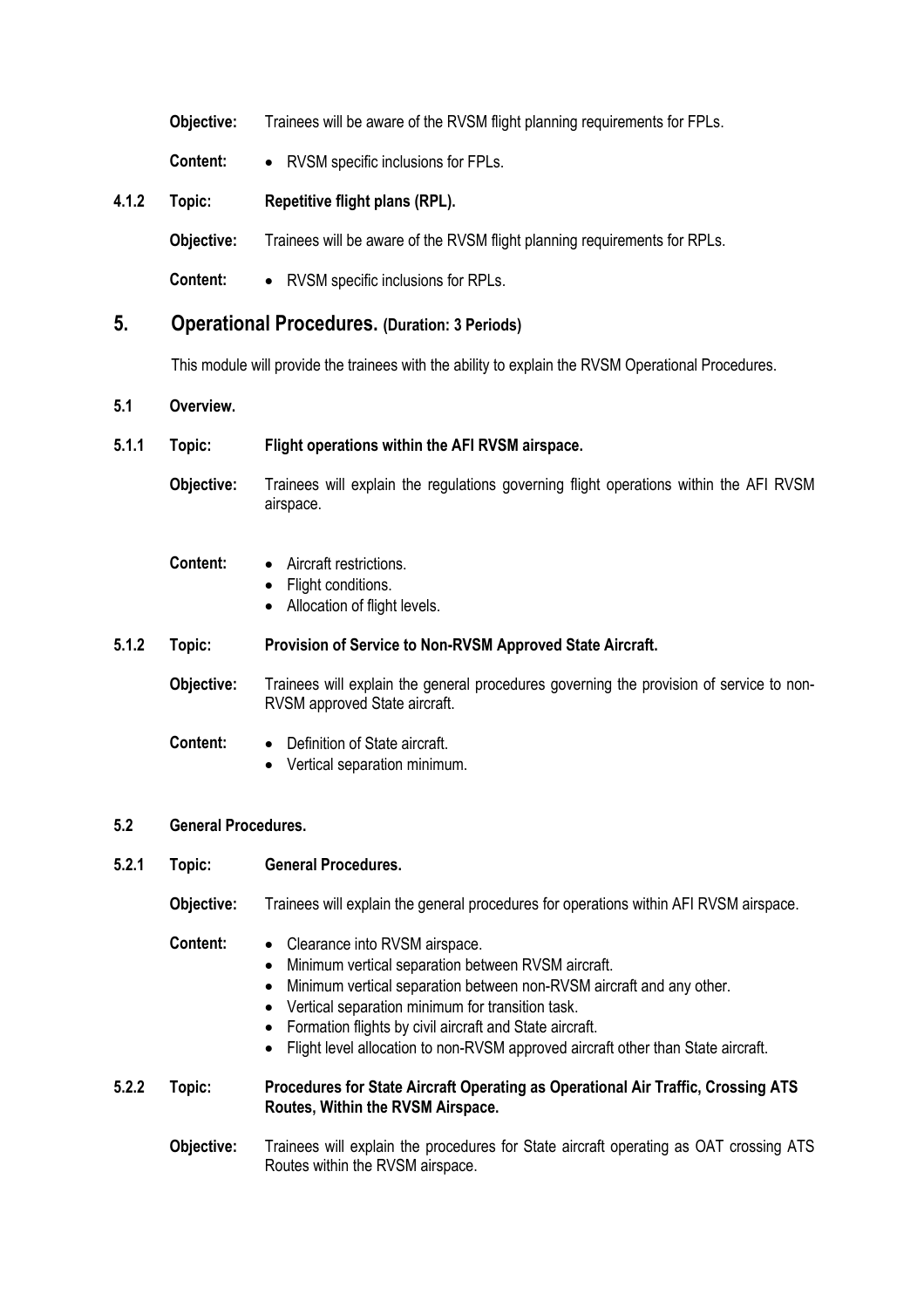|       | <b>Content:</b>               | Definition of OAT.<br>RVSM approval status for OAT.<br>$\bullet$<br>Minimum vertical separation.<br>$\bullet$<br>Vertical separation minimum where RVSM approval status is known.<br>٠ |
|-------|-------------------------------|----------------------------------------------------------------------------------------------------------------------------------------------------------------------------------------|
| 5.2.3 | Topic:                        | Inter-Centre Co-ordination.                                                                                                                                                            |
|       | Objective:                    | Trainees will explain the inter-centre co-ordination requirements.                                                                                                                     |
|       | <b>Content:</b>               | Computer-assisted co-ordination of estimate messages.<br>Verbal co-ordination of estimate messages.                                                                                    |
| 5.2.4 | Topic:                        | <b>Contingency Procedures.</b>                                                                                                                                                         |
|       | Objective:                    | Trainees will explain the RVSM contingency procedures.                                                                                                                                 |
|       | Content:                      | Overview.<br>$\bullet$<br>Equipment- related procedures.<br>Weather-related procedures.                                                                                                |
| 5.2.5 | Topic:                        | Vertical Spacing from Prohibited, Restricted, Danger and Temporary Segregated<br>Areas.                                                                                                |
|       | Objective:                    | Trainees will explain the minimum vertical spacing associated with activity within<br>Prohibited, Restricted, Danger and Temporary Segregated Areas.                                   |
|       | <b>Content:</b>               | Delineation of airspace restrictions.<br>$\bullet$<br>Vertical spacing requirements.                                                                                                   |
| 5.3   | <b>Transition Procedures.</b> |                                                                                                                                                                                        |
| 5.3.1 | Topic:                        | <b>Traffic exiting RVSM airspace.</b>                                                                                                                                                  |
|       | Objective:                    | Trainees will explain the procedures applicable to aircraft leaving AFI RVSM airspace.                                                                                                 |
|       | <b>Content:</b>               | Responsibility.<br>Vertical separation minimum.<br>Level allocation.                                                                                                                   |
| 5.3.2 | Topic:                        | <b>Traffic entering RVSM airspace.</b>                                                                                                                                                 |
|       | Objective:                    | Trainees will explain the procedures applicable to aircraft entering AFI RVSM airspace.                                                                                                |
|       | Content:                      | Responsibility.<br>Level allocation.<br>٠                                                                                                                                              |
| 5.3.3 | Topic:                        | Aircraft landing within the lateral limits of RVSM airspace.                                                                                                                           |
|       | Objective:                    | Trainees will explain the procedures applicable to aircraft landing within the lateral limits<br>of RVSM airspace                                                                      |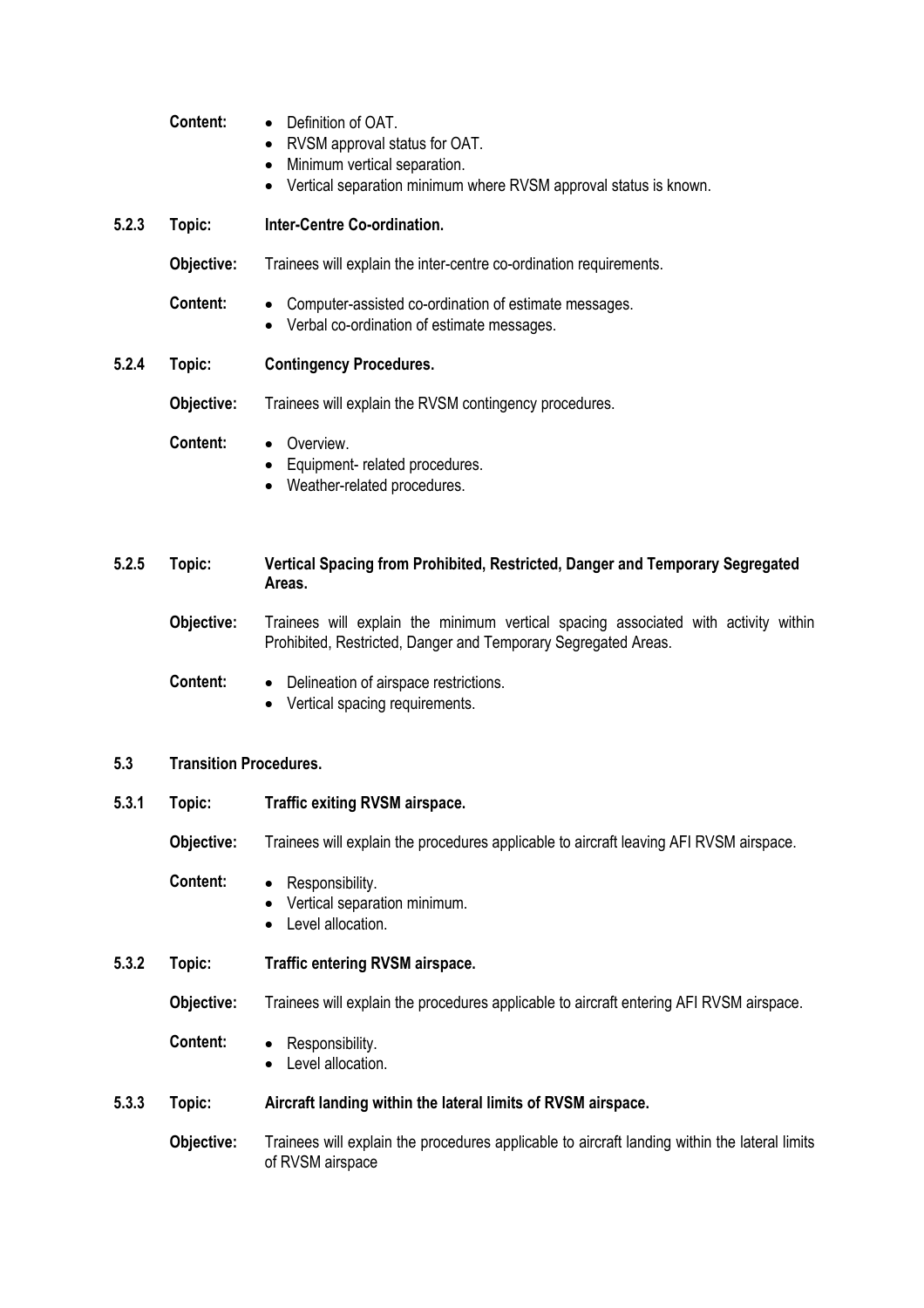**Content:** • Responsibility.

• Level allocation.

#### **5.3.4 Topic: Aircraft landing outside, and transiting the lateral limits of, RVSM airspace.**

 **Objective:** Trainees will explain the procedures applicable to aircraft landing outside, and transiting the lateral limits of, RVSM airspace.

- **Content:**  Responsibility.
	- Level allocation.

#### **5.4 Communications Failure in Flight.**

#### **5.4.1 Topic: Communications Failure in transition airspace.**

- **Objective:** Trainees will explain the procedures applicable to aircraft within AFI RVSM transition airspace.
- **Content:**  RVSM airspace west or north of non-RVSM airspace.
	- RVSM airspace east or south of non-RVSM airspace.
	- Adaptation of route structures.
	- Adaptation of ATS local/regional agreements.
	- Combination of route structure and agreement adaptation.
	- General procedures.

#### **5.4.2 Topic: Communications Failure in Non-Transition RVSM Airspace**

 **Objective:** Trainees will explain the procedures applicable to non-transition RVSM airspace.

 **Content:** • ICAO Communication Failure Procedure.

# **6. Phraseology. (Duration: 1 Period)**

This module will provide the trainees with an appreciation for correct RVSM phraseologies.

#### **6.1 Phraseology.**

#### **6.1.1 Topic: Flight operations within the AFI RVSM airspace.**

**Objective:** Trainees will describe the correct controller-pilot RTF phraseology for given situations.

### **Content:** • To ascertain RVSM approval status.

- Pilot indication of non-RVSM approval status.
- Denial of clearance into RVSM airspace.
- Non-compliance with RVSM due to turbulence.
- Non-compliance with RVSM due to equipment failure.
- Pilot indication of ability to resume RVSM operations.
- Controller request for pilot ability to resume RVSM operations.

#### **6.1.2 Topic: Co-ordination between ATS Units.**

 **Objective:** Trainees will describe the correct phraseology to be used in inter-unit co-ordination messages.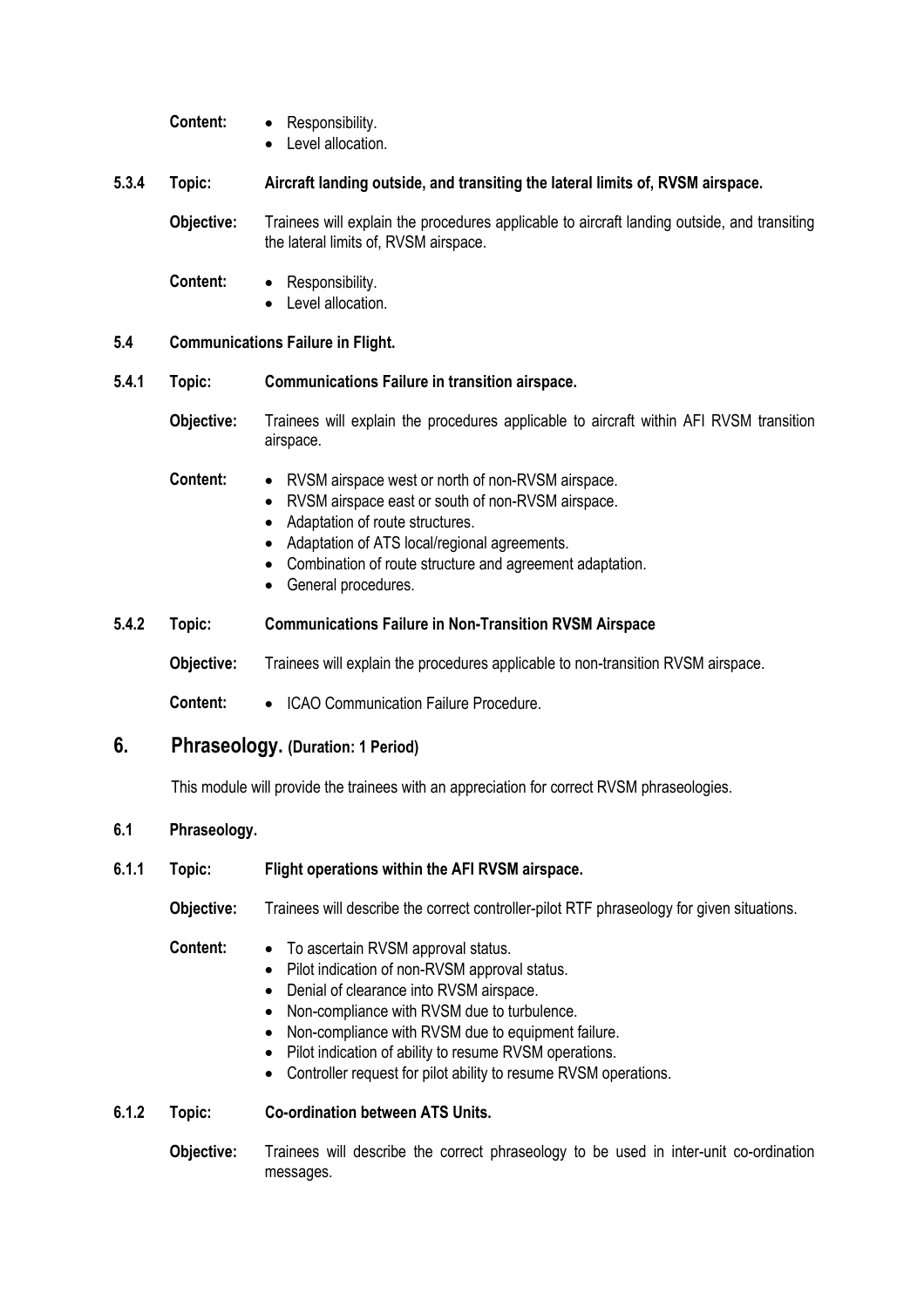- **Content:** Supplementary information to automated message exchange without Item 18.
	- Supplementary information on non-RVSM approved aircraft.
	- Supplementary information on contingency aircraft.

# **7. Airspace Changes. (Duration: 1 Period)**

This module will provide the trainees with an appreciation for the possible changes to airspace structures offered by RVSM.

- **7.1 Topic: Airspace Considerations.**
- **7.1.1 Topic: Flight Level Allocation Scheme.**

 **Objective:** Trainees will consider the impact of RVSM on existing Flight Level Allocation Schemes.

- **Content:**  Optimisation of existing FLAS.
	- Strategic de-confliction of major crossing points.
	- FLAS to and from transition areas.

### **7.1.2 Topic: Sectorisation.**

**Objective:** Trainees will consider the impact of RVSM on sectorisation.

#### **Content:** • Vertical limits of control sectors.

- Reduction in co-ordination of non-RVSM traffic.
- Sector boundary levels.
- Areas of Common Interest.

### **7.1.3 Topic: Optimisation of ATS Route Structure.**

**Objective:** Trainees will consider the impact of RVSM on the existing route structures.

#### **Content:** • Overview.

- Extension of uni-directional route structure.
- Creation of uni-directional routes in transition areas.

# **8. Simulated Practical Exercises. (Duration: 24 Periods)**

This module will allow the trainees the opportunity to practice and demonstrate competence in various aspects related to RVSM in the operational environment.

- **8.1 Topic: Simulated practical exercises.**
- **8.1.1 Topic: Exercise 1.**

**Objective:** Introduce trainees to the application of RVSM in designated RVSM airspace.

- **Content:** Approved aircraft.
	- Application of information indicated on flight progress strips.
	- Phraseology.
	- Co-ordination with other sectors where RVSM is applied.